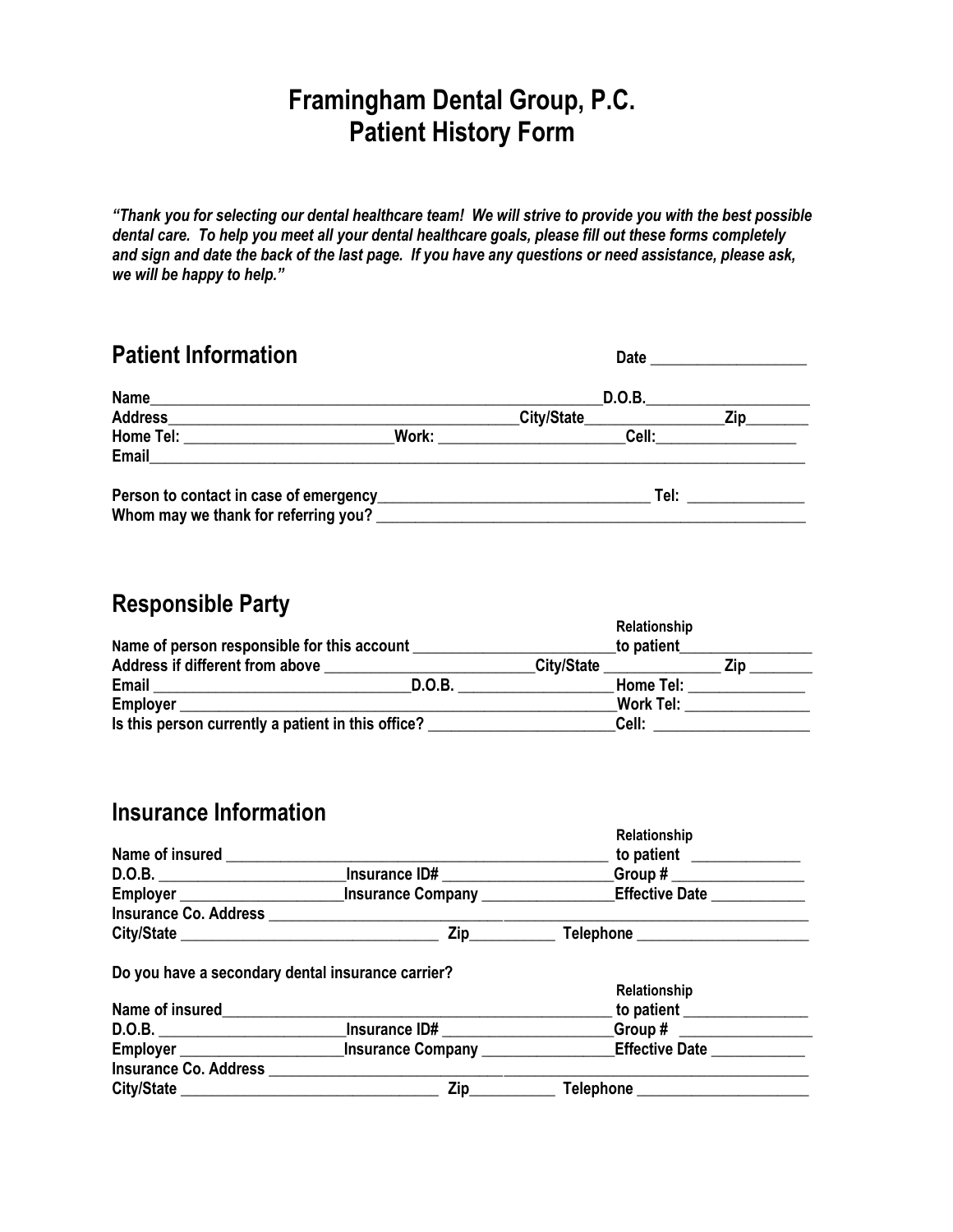## **HEALTH HISTORY**

| Please list the names and phone numbers of physicians providing your care:                                                               |                 |                          |           |                  |                                  |           |            |
|------------------------------------------------------------------------------------------------------------------------------------------|-----------------|--------------------------|-----------|------------------|----------------------------------|-----------|------------|
|                                                                                                                                          |                 |                          |           |                  |                                  |           |            |
| 2. $\overline{\phantom{a}}$                                                                                                              |                 |                          |           |                  |                                  |           |            |
| $\frac{1}{2}$                                                                                                                            |                 |                          |           |                  |                                  |           |            |
| Date of last healthcare exam: ______________________________What was exam for? _______________________________                           |                 |                          |           |                  |                                  |           |            |
| Have you been hospitalized in the past 5 years?                                                                                          |                 |                          | No.       | Yes              |                                  |           |            |
| Please circle yes or no for the following conditions:                                                                                    |                 |                          |           |                  |                                  |           |            |
| Anemia or Blood Disorder                                                                                                                 | <b>No</b>       | <b>Yes</b>               |           |                  | Hepatitis, type______            | No        | Yes        |
| Arthritis, Rheumatism, or any                                                                                                            | <b>No</b>       | <b>Yes</b>               |           |                  | Joint Replacement                | No        | <b>Yes</b> |
| <b>Inflammatory disease</b>                                                                                                              |                 |                          |           |                  | Date placed?                     |           |            |
| Asthma                                                                                                                                   | <b>No</b>       | <b>Yes</b>               |           |                  | <b>Kidney Disease</b>            | No        | Yes        |
| Abnormal bleeding from cut                                                                                                               | No              | <b>Yes</b>               |           |                  | Liver Disease/Jaundice           | No        | Yes.       |
| Cancer or Tumor, type________                                                                                                            | No              | Yes                      |           |                  | Sore/enlarged lymph nodes        | No        | Yes        |
| <b>Diabetes</b>                                                                                                                          | No              | Yes                      |           | <b>Psychosis</b> |                                  | No        | Yes        |
| Emphysema or other Respiratory/                                                                                                          | No              | Yes                      |           |                  | Previous Biopsies, type______    | No        | Yes        |
| <b>Lung Illnesses</b>                                                                                                                    |                 |                          |           |                  | <b>Radiation or Chemotherapy</b> | No        | Yes        |
| <b>Fainting/Dizzy spells</b>                                                                                                             | No              | <b>Yes</b>               |           |                  | <b>Rheumatic Fever</b>           | No        | <b>Yes</b> |
| Glaucoma                                                                                                                                 | <b>No</b>       | <b>Yes</b>               |           |                  | Slow-healing mouth sores         | No        | Yes        |
| <b>Abnormal heart or previous</b>                                                                                                        | No              | <b>Yes</b>               |           |                  | Unintentional weight loss/gain   | No        | <b>Yes</b> |
| <b>Bacterial Endocarditis</b>                                                                                                            |                 |                          |           |                  | H.I.V. Infection/AIDS or ARC     | No        | <b>Yes</b> |
| <b>Heart Valve (artificial)</b>                                                                                                          | <b>No</b>       | <b>Yes</b>               |           |                  | <b>Venereal Disease</b>          | No        | <b>Yes</b> |
| <b>Heart or Organ Transplant</b><br>Heart Stent Date placed? ______                                                                      | <b>No</b><br>No | <b>Yes</b><br><b>Yes</b> |           |                  | Other Conditions/please explain: | No        | <b>Yes</b> |
|                                                                                                                                          |                 |                          |           |                  |                                  |           |            |
| Are you taking any of these medications?                                                                                                 |                 |                          |           |                  |                                  |           |            |
| Antibiotics before dental treatment?                                                                                                     |                 |                          | <b>No</b> | Yes              | <b>Antacids</b>                  | No        | <b>Yes</b> |
| Tagamet (cimetidine) or Prilosec (omeprazole)?                                                                                           |                 |                          | No        | Yes              | Dilantin/Tegretol                | No        | <b>Yes</b> |
| Cardizem (diltiazem) or Calan, Isoptin (verapamil)                                                                                       |                 |                          | No        | Yes              | Serzone (nefazodone)             | <b>No</b> | Yes        |
| <b>Dilantin or Tegretol</b>                                                                                                              |                 |                          | No        | Yes              | Diflucan (fluconazole) or        | No        | Yes        |
| Barbiturates (any)                                                                                                                       |                 |                          | No        | Yes              | Sporonox (itraconazole)          |           |            |
| St. John's Wort/Kava-Kava                                                                                                                |                 |                          | No        | Yes              | Biaxin (clarithromycin)          | No        | Yes        |
| Have you ever been treated with Bisphosphonate drugs (fosomax, Aredia, Zometa, Actonel, Bonive)<br>If yes, when did the treatment begin? |                 |                          |           |                  | when did treatment end? ______   | No        | Yes        |
| Have you ever taken prescription drugs such as fen-phen for weight loss?                                                                 |                 |                          |           |                  |                                  | No        | Yes        |
| Do you consume grapefruit juice, grapefruits or grapefruit extract?                                                                      |                 |                          |           |                  |                                  | No        | Yes        |
| Please list any prescriptions you are currently taking and dosages:                                                                      |                 |                          |           |                  |                                  |           |            |

**-- OVER --**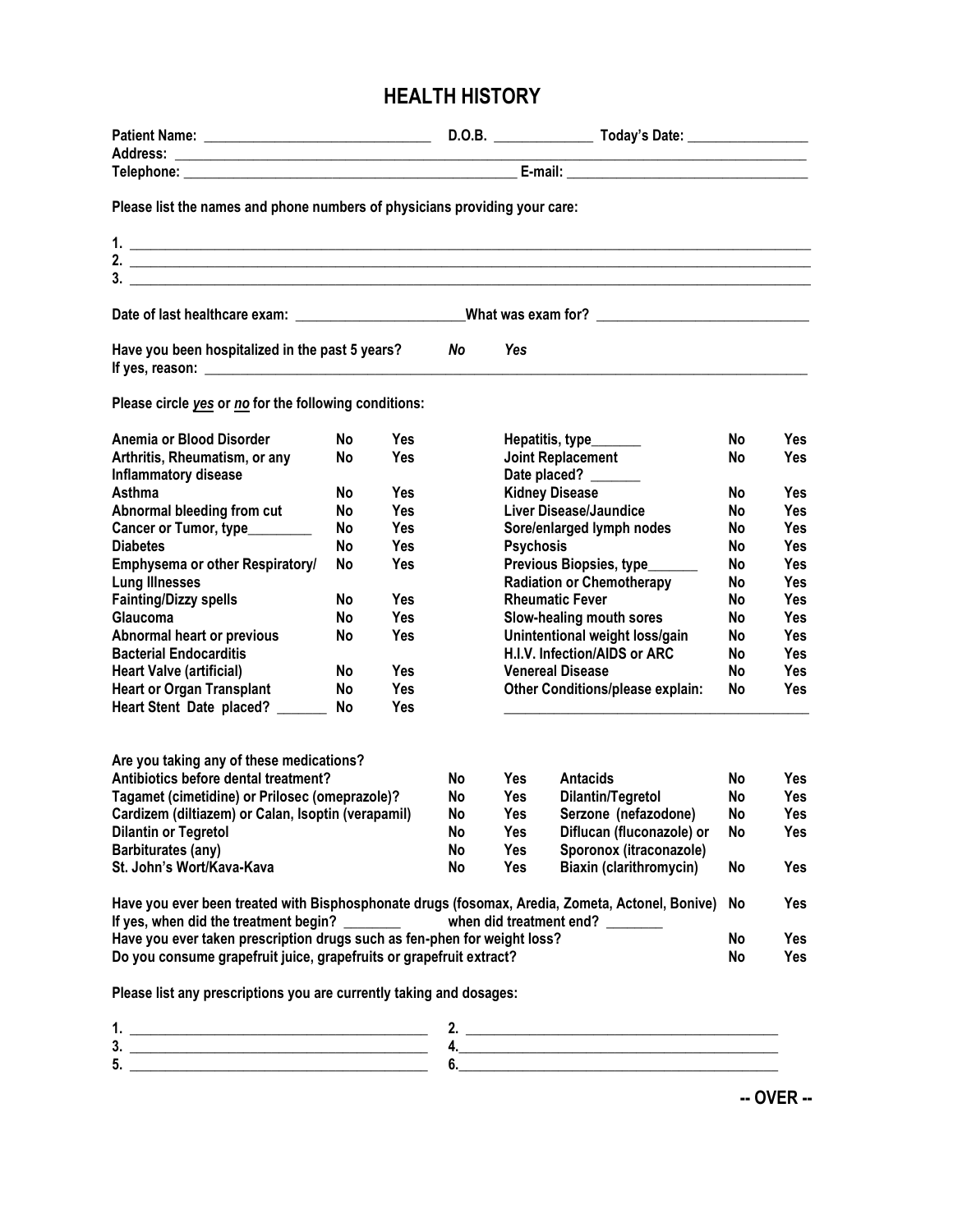**Please list any over the counter vitamins or minerals you are taking, and for what purpose:**

|                                                                                                                                                                                                                                                                                                                                                                                                                                                                                                                                                                               |                                      |                                      |    |          |             |           | 4. $\overline{\phantom{a}}$ |
|-------------------------------------------------------------------------------------------------------------------------------------------------------------------------------------------------------------------------------------------------------------------------------------------------------------------------------------------------------------------------------------------------------------------------------------------------------------------------------------------------------------------------------------------------------------------------------|--------------------------------------|--------------------------------------|----|----------|-------------|-----------|-----------------------------|
|                                                                                                                                                                                                                                                                                                                                                                                                                                                                                                                                                                               |                                      |                                      | 6. |          |             |           |                             |
| Women: Are you pregnant?                                                                                                                                                                                                                                                                                                                                                                                                                                                                                                                                                      |                                      |                                      |    |          |             | No        | <b>Yes</b>                  |
| If no, are you planning a pregnancy in the near future?                                                                                                                                                                                                                                                                                                                                                                                                                                                                                                                       |                                      |                                      |    |          |             | <b>No</b> | Yes                         |
| Are you a nursing mother?                                                                                                                                                                                                                                                                                                                                                                                                                                                                                                                                                     |                                      |                                      |    |          |             | No        | <b>Yes</b>                  |
| Are you taking birth control pills?                                                                                                                                                                                                                                                                                                                                                                                                                                                                                                                                           |                                      |                                      |    |          |             | No        | <b>Yes</b>                  |
| <b>Abnormal Blood Pressure?</b>                                                                                                                                                                                                                                                                                                                                                                                                                                                                                                                                               |                                      |                                      |    |          |             | <b>No</b> | Yes                         |
| Have you ever received a diagnosis of High Blood Pressure?<br>What is your normal blood pressure?                                                                                                                                                                                                                                                                                                                                                                                                                                                                             |                                      | S.                                   | /D |          |             | <b>No</b> | Yes                         |
| Are you allergic or have you had any reaction to:                                                                                                                                                                                                                                                                                                                                                                                                                                                                                                                             |                                      |                                      |    |          |             |           |                             |
|                                                                                                                                                                                                                                                                                                                                                                                                                                                                                                                                                                               |                                      |                                      |    |          |             |           | <b>Yes</b>                  |
|                                                                                                                                                                                                                                                                                                                                                                                                                                                                                                                                                                               |                                      |                                      |    |          |             |           | Yes                         |
|                                                                                                                                                                                                                                                                                                                                                                                                                                                                                                                                                                               |                                      |                                      |    |          |             |           | Yes                         |
|                                                                                                                                                                                                                                                                                                                                                                                                                                                                                                                                                                               |                                      |                                      |    |          |             |           | Yes                         |
|                                                                                                                                                                                                                                                                                                                                                                                                                                                                                                                                                                               |                                      |                                      |    |          |             |           | Yes                         |
|                                                                                                                                                                                                                                                                                                                                                                                                                                                                                                                                                                               |                                      |                                      |    |          |             |           | Yes                         |
| <b>Tobacco, Alcohol, Drugs:</b>                                                                                                                                                                                                                                                                                                                                                                                                                                                                                                                                               |                                      |                                      |    |          |             |           |                             |
|                                                                                                                                                                                                                                                                                                                                                                                                                                                                                                                                                                               |                                      |                                      |    |          |             |           |                             |
|                                                                                                                                                                                                                                                                                                                                                                                                                                                                                                                                                                               |                                      |                                      |    |          |             |           | For how long?               |
|                                                                                                                                                                                                                                                                                                                                                                                                                                                                                                                                                                               |                                      |                                      |    |          |             | No.       | <b>Yes</b>                  |
|                                                                                                                                                                                                                                                                                                                                                                                                                                                                                                                                                                               |                                      |                                      |    |          |             |           |                             |
|                                                                                                                                                                                                                                                                                                                                                                                                                                                                                                                                                                               |                                      |                                      |    |          |             |           |                             |
|                                                                                                                                                                                                                                                                                                                                                                                                                                                                                                                                                                               |                                      |                                      |    |          |             |           | <b>Food Allergies:</b>      |
|                                                                                                                                                                                                                                                                                                                                                                                                                                                                                                                                                                               | Meals per Day: Dietary Restrictions: |                                      |    |          |             |           |                             |
|                                                                                                                                                                                                                                                                                                                                                                                                                                                                                                                                                                               | none                                 | slight                               |    | moderate |             | high      |                             |
| Do you use tobacco? Circle: NO YES type: smoke chew How much per day?<br>Do you want to quit using tobacco<br>Do you consume alcohol? If yes, approximately how much alcoholic beverage per week? ____________<br>Do you use any mood altering drugs other than those previously listed? ____________________________<br>Weight:<br>Sugar in your diet (circle one):                                                                                                                                                                                                          |                                      |                                      |    |          |             |           |                             |
|                                                                                                                                                                                                                                                                                                                                                                                                                                                                                                                                                                               |                                      |                                      |    |          |             |           |                             |
|                                                                                                                                                                                                                                                                                                                                                                                                                                                                                                                                                                               |                                      | <b>Patient or Guardian Signature</b> |    |          |             | Date      |                             |
|                                                                                                                                                                                                                                                                                                                                                                                                                                                                                                                                                                               | <b>Doctor Signature</b>              |                                      |    |          | <b>Date</b> |           |                             |
| I understand the above information is necessary to provide me with dental care in a safe and efficient manner. I have answered<br>all questions to the best of my knowledge. Should further information be needed, you have my permission to ask the respective<br>health care provider or agency, who may release such information to you. I will notify the doctor of change in my health and<br>medication.<br>Patient (print name)<br>Doctor (print name)<br>I have reviewed the attached Health History. My health and meds have changed as follows or write "no change" |                                      |                                      |    |          |             |           |                             |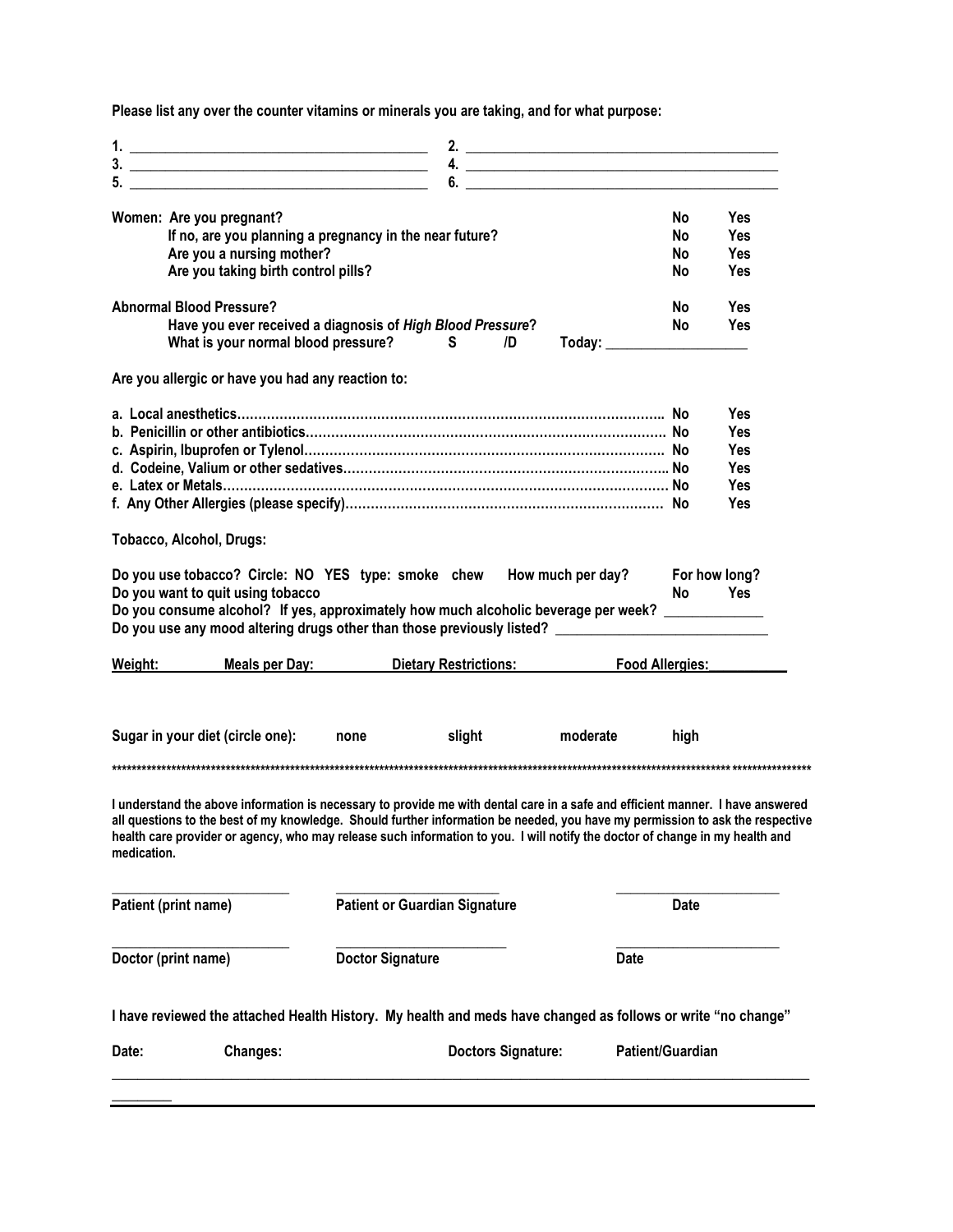## **AUTHORIZATION FOR RELEASE OF RADIOGRAPHS**

\_\_\_\_\_\_\_\_\_\_\_\_\_\_\_\_\_\_\_\_\_\_\_\_\_\_\_\_\_\_\_\_\_\_\_\_\_\_\_\_\_\_\_\_\_\_\_

\_\_\_\_\_\_\_\_\_\_\_\_\_\_\_\_\_\_\_\_\_\_\_\_\_\_\_\_\_\_\_\_\_\_\_\_\_\_\_\_\_\_\_\_\_\_\_

| Date:    |                                                                                                                  |
|----------|------------------------------------------------------------------------------------------------------------------|
| Name:    | <u> 1989 - Johann Stoff, amerikansk politiker (d. 1989)</u>                                                      |
| Address: | and the control of the control of the control of the control of the control of the control of the control of the |
|          |                                                                                                                  |
|          |                                                                                                                  |
|          |                                                                                                                  |
|          | I hereby request transfer of x-rays for:                                                                         |
|          | Myself                                                                                                           |
|          | My Child/Children                                                                                                |
|          |                                                                                                                  |
|          | A Patient for whom I am legal guardian                                                                           |
|          | Name                                                                                                             |

Please transfer to the following dental office:

**Framingham Dental Group Dr. Richard S. Tutin 1671 Worcester Road, Suite 103 Framingham, MA 01701 Phone (508) 872-0041 E-Mail: framinghamdentalgroup@gmail.com**

Patient Signature: \_\_\_\_\_\_\_\_\_\_\_\_\_\_\_\_\_\_\_\_\_\_\_\_\_\_\_\_\_\_\_\_\_\_\_\_\_\_\_\_\_\_\_\_\_\_\_\_\_\_\_\_\_\_\_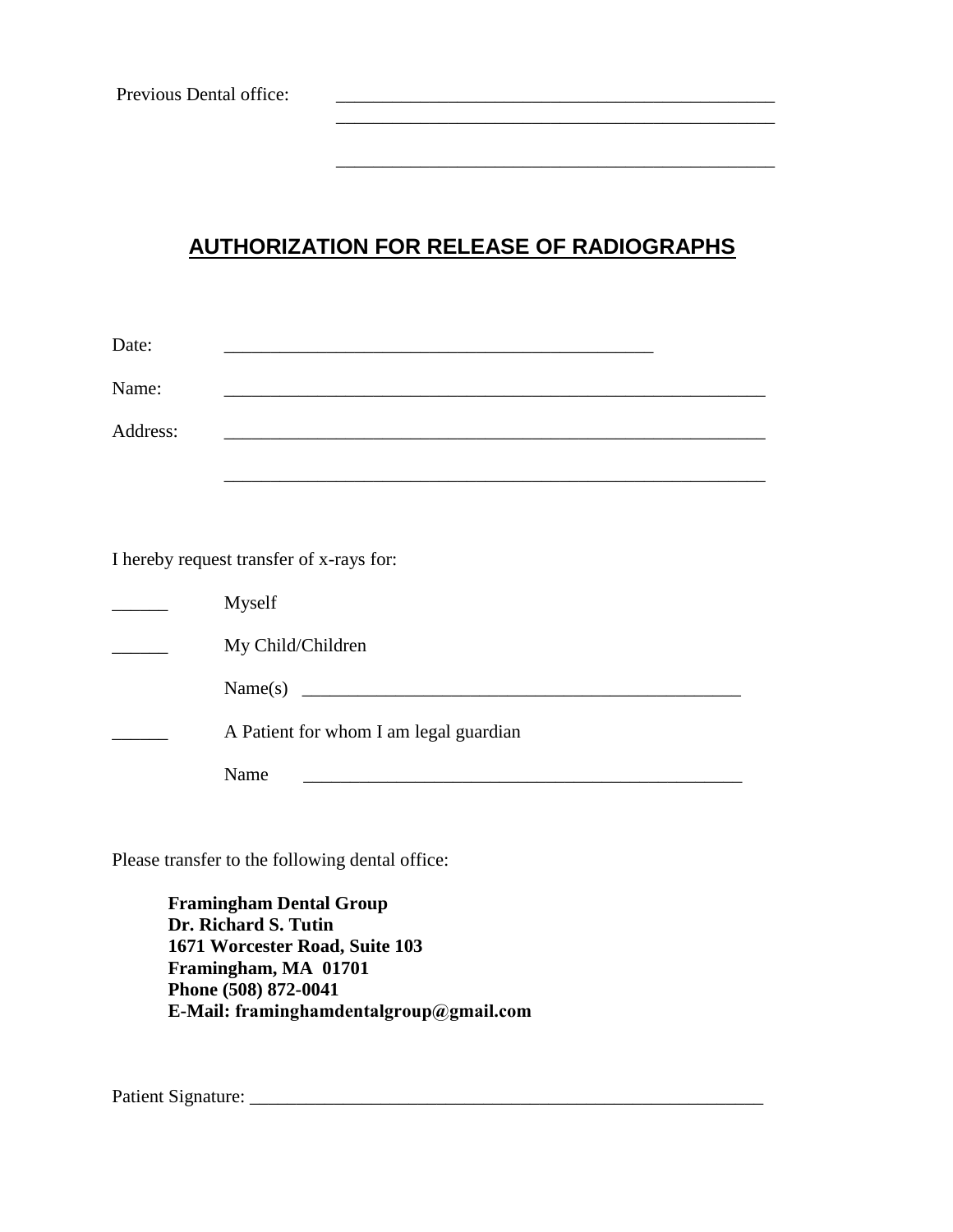#### FRAMINGHAM DENTAL GROUP 1671 Worcester Road Framingham, MA 01701 **NOTICE OF PRIVACY PRACTICES**

This notice describes how health information about you may be used and disclosed and how you can get access to this information. Please read this notice carefully. The privacy of your health information is important to us.

**OUR LEGAL DUTY** 

Federal and state law mandates that we maintain the privacy of your health information. That law requires us to provide this notice of our privacy practices, legal dies, and your rights with regard to this information. We must follow the practices described in this notice while it is in effect. This notice takes effect 4/14/2003 and remains in effect until we replace it.

We reserve the right to change our privacy practices as permitted by applicable law and the new terms of our notice effective for information maintained by us, including that which was created or maintained prior to the change. Before we make a significant change in privacy practices, we will changents notice and make the new notice available upon request.

You are entitled to a copy of our notice at any time. For more information on our privacy practices, please contact us using the information listed at the end of this notice.

#### USES AND DISCLOSURES OF HEALTH INFORMATION

Examples of how we may use and disclose health information about you for treatment, payment and healthcare operations:

TREATMENT: We may use or disclose your health information to a physician or other healthcare provider providing tatment to you.

PAYMENT: We may use and disclose your health information to obtain payment for services provided to you.

HEALTHCARE OPERATIONS: We may use and disclose your health information in connection with our healthcare operations, including qualitysaessment, improvement activities, review of competence or qualification of healthcare professionals, conducting training, certification, licensing or credentialing activity.

YOUR AUTHORIZATION: You may give us written authorization to use your health infimation or to disclose it to anyone for any purpose. If you give us an authorization, you may revoke it in writing at any time. Your revocation will not affect any uses or disclosures permitted by the authorization while it was in effect. Unless you give us a written authorization, we can't use or disclose your health information for any reason except those described in this notice.

TO YOUR FAMILY AND FRIENDS: We must disclose your health information to you, but may also disclose your health information to friend, family member or other person to the extent necessary to help with your healthcare or with payment for your healthcare, but only if you agree that we may do so. We will also use our best professional judgment and experience with common practice & make reasonable inferences of your best interest in allowing a person to pick up healthcare products (prescription included), medical supplies, wrays or other similar forms of health information.

DISASTER RELIEF: We may disclose your health information to a public or private entity authorized by law or its charter to assist in disaster relief efforts. PUBLIC BENEFIT. We may use or disclose your health information as authorized by law for purposes deemed to be in the public interest or benefit such as: Those purposes required by law

Public health activity, disease/vital statistic reporting, child abuse reporting, FDA oversight, to employers regarding workelated injury/illness

Reporting adult abuse, neglect or domestic violence

In response to court and administrative orders, subpoenas, and other lawful process

To coroners, medical examiners, and funeral directors

To organ procurement organizations

To military and federal officials for lawful intelligence, counterintelligence and national security activitie

To correctional institutions regarding inmates

As authorized by state worker compensation law

APPOINTMENT: We may use or disclose your health information to provide you with appointments and/or appointment reminders such as voice mail messages, postcards or letters.

#### **PATIENT RIGHTS**

ACCESS: You have the right to view or get copies of your health information, with limited exception. You must make a request in writing to obtain access to your health information. You may obtain a form to request the information by using the contact information at the end of this notice. We will charge a cosbased fee for providing this health information.

DISCLOSURE ACCOUNTING: You have the right to request a list of instances in which we or our business associates disclosed our health information over the last six years (but not prior to 4/14/03). That list will not include disclosures for treatment, payment, healthcare operations, as authorized by you, and for certain other activities. If requested more than once in a 12-month period, there will be a cost-based fee for responding to additional requests.

RESTRICTION: You have the right to request (in writing) that we place additional restrictions on our use or disclosure of your health information. We are not required to agree to these additional restrictions, but if we do, we will abide by our agreement (except in an emergency). Your request is not binding unless our agreement is in writing

ALTERNATIVE COMMUNICATION: You have the right to request that we communicate with yousbout your health information by alternative means or to alternative locations. You must make this request in writing and specify the alternative means or location, along with explanation of how you will handle payment under the alternative means or location you request.

AMENDMENT: You have the right to request that we amend your health information. Your request must be in writing and explain why we should amend the information. We may deny the request under certain circumstances.

#### **OUESTIONS AND COMPLAINTS**

If you require more information about our privacy practices or have questions or concerns, please contact us.

If you are concerned that we may have:

Violated your privacy rights

Made a decision about access to your health information incorrectly

Incorrectly responded to a request you made to amend or restrict the use of your health information

Failed to communicate with you by alternative means or at alternative locations

you may contact us using the information below. You also may submit a written complat to the US Dept. of Health & Human Services. We will provide you with the address to file this complaint upon request.

We support your right to the privacy of your health information. We will not retaliate in any way if you choose to file a complaint dier with us or with the US Dept. of Health and Human Services

#### **CONTACT INFORMATION**

Contact Officer: Deborah Lukey Telephone (508) 879-6606, (508) 872-0041 Fax:(508)879-7482 Address: 1671 Worcester Road Framingham, MA 01701